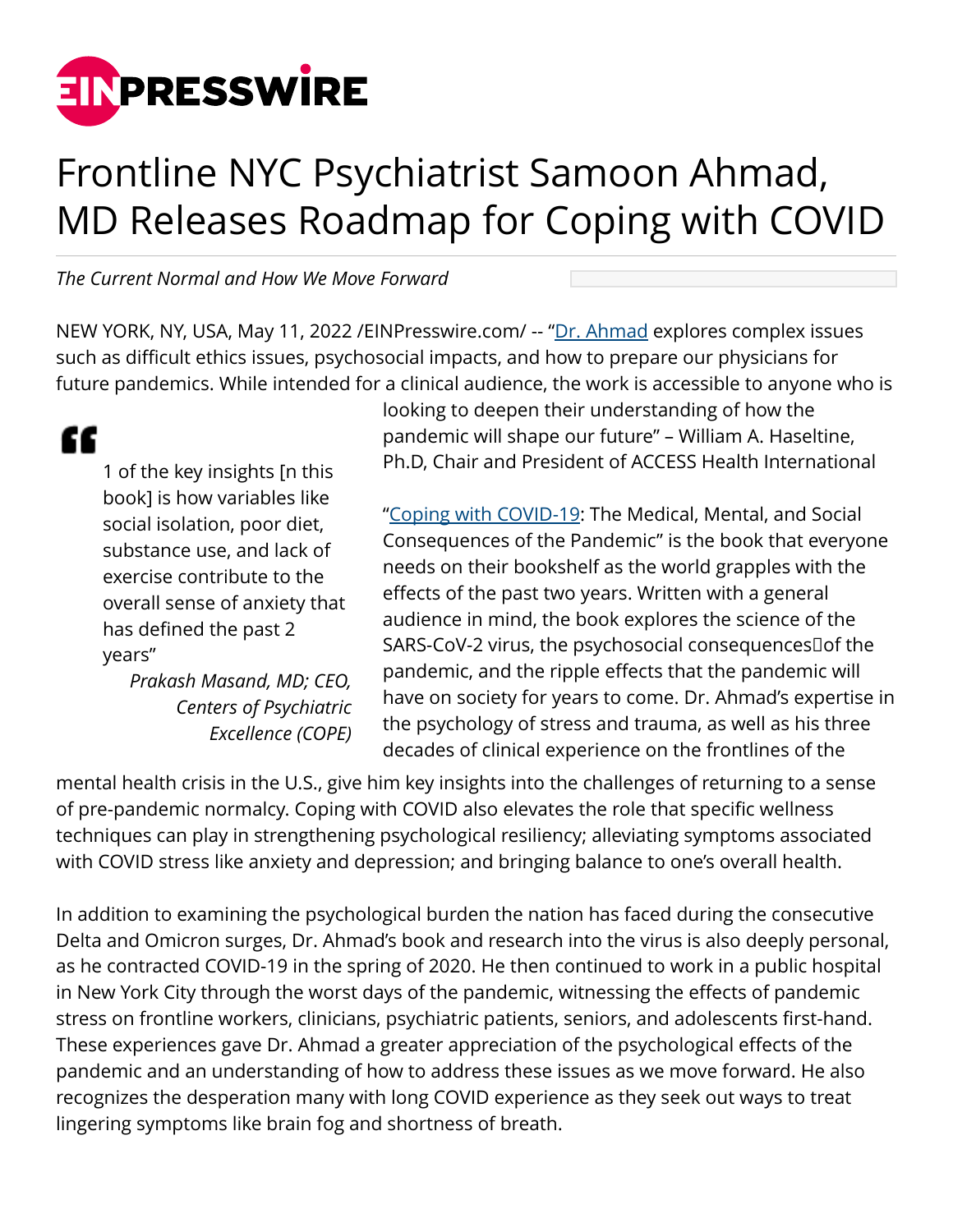"There have been a multitude of authors who have tried to address the dark clouds of the COVID-19 pandemic," said Dr. Robert Y. Berlin, PhD, a clinical psychologist based in Massachusetts. "The pandemic has resulted in a sobering sense of isolation, intense fear and anxiety, coupled with a loss of hope and maladaptive coping responses. The last two and a half years have devastated the nation's mental health amidst a medical moment unparalleled in our lives. Dr. Ahmad has written a brilliant guide that addresses these wide-ranging phenomena and provides readers with a clear picture of how we can begin to emerge from the pandemic era."

At its core, the message contained within Coping with COVID-19 is that a healthy reemergence after this tragedy will require major changes to how we think about psychological stress, mental health, and the role that both can play in regulating one's overall well-being. Dr. Ahmad also offers some suggestions about changes individuals, organizations, and policymakers can make to facilitate these changes and resolve some of the key issues at the heart of the nation's mental health crisis. Restoring a sense of harmony and stability will require



not a return to where we were before the pandemic, but rethinking where we want to be, and then taking concrete steps to get there.

"Dr. Ahmad has written an important book that focuses on the sociological and psychological effects of the pandemic on individuals from all walks of life," said Prakash Masand, MD; CEO, Centers of Psychiatric Excellence (COPE). "One of his key insights is how variables like social isolation, poor diet, substance use, and lack of exercise can contribute to the overall sense of anxiety that has defined the past two years. His book provides a roadmap for the best path forward, incorporating all modalities of treatment, including lifestyle changes."

"Coping with COVID-19: The Medical, Mental and Social Consequences of the Pandemic" is available now via Amazon, Barnes & Noble, and Wolters Kluwer. Dr. Ahmad is available for lectures, interviews, and virtual events. For more information, visit <https://www.cov19book.com>.

Title: Coping with COVID-19, The Medical, Mental and Social Consequences of the Pandemic Publisher: Wolters Kluwer Publication Date: April 1, 2022 Price: \$49.99 [ISBN/ISSN: 9781975188993](https://shop.lww.com/Coping-with-COVID-19/p/9781975188993)